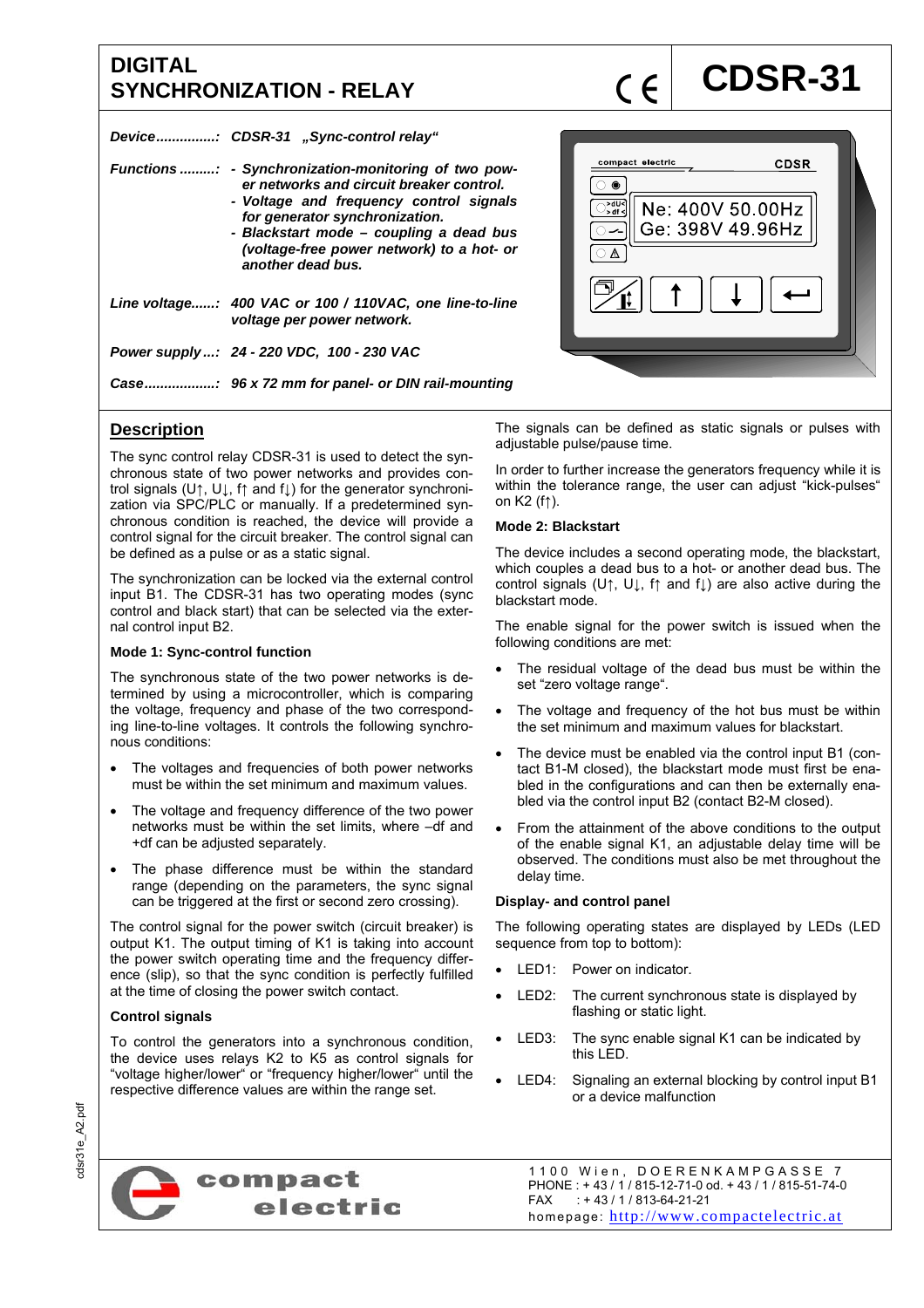## **DIGITAL**  DIGITAL<br>SYNCHRONIZATION - RELAY **COSR-31**

The display shows the current values of the two power networks by default. The user can switch between three displaying variants with the left button:

| a) 1st line: Ne:<br>2nd line: Ge:            | Mains voltage and frequency<br>Generator voltage and frequency                     |
|----------------------------------------------|------------------------------------------------------------------------------------|
| b) 1st line: Ne:<br>2nd line: $\triangle$ G: | Mains voltage and frequency<br>Differencevalues of<br>the voltages and frequencies |
|                                              | c) 1st line: Info: "phase angle difference"                                        |

2nd line:  $\Delta P$ : Phase angle difference in [degrees]

The configuration of the device is done via a menu-selection system. The language can be changed between German and English. The configurations can be locked with a three-digit code to prevent unauthorized modification.

#### **Special functions**

• Test program to measure the circuit breaker operating time on site.

• Reliable data security by checksum.

Accessories (included):

- fixing clips for panel mounting

- adapter for DIN rail mounting

## **Technical specifications**

| Rated line voltage Model 400 V AC                                                                             | Model 100V/110V AC                                                                                |  |  |  |
|---------------------------------------------------------------------------------------------------------------|---------------------------------------------------------------------------------------------------|--|--|--|
| Line frequency 45 - 65 Hz                                                                                     |                                                                                                   |  |  |  |
| Power supply AC: 100V -230V<br>(AC/DC wide range) DC: 24 V-220V                                               | [70V - 300V]<br>$[19V - 250V]$                                                                    |  |  |  |
| Power consumption 3 VA                                                                                        |                                                                                                   |  |  |  |
| Ambient operating temp.<br>Display contrast                                                                   | -20 °C to +60 °C<br>-5 °C to +50 °C                                                               |  |  |  |
| Output contact specifications:<br>Max. switching voltage<br>Max. switching current                            | 250 V AC / 250 V DC<br>8 A (250 V AC / 30 V DC)<br>0,4 A (230 V DC)                               |  |  |  |
| Max. switching power<br>Electrical life                                                                       | 2000 VA / 240 W<br>$105$ operations                                                               |  |  |  |
| Insulation:<br>Line inputs - power supply<br>Line inputs - output contacts                                    | 2,5 kV<br>4 kV                                                                                    |  |  |  |
| Safety standard:                                                                                              |                                                                                                   |  |  |  |
| EMC:<br>Noise emmision<br>Noise immunity                                                                      | EN 50081-2 (Industry)<br>EN 50082-2 (Industry)                                                    |  |  |  |
| Mechanical specifications:<br>Case DIN43700<br>Panel cutout<br>Protection degree<br>Rear connection terminals | 96 x 72 x 90 mm<br>92 x 68 mm<br>Noryl<br>Front IP50 / Rear IP30<br>2.5 mm <sup>2</sup> , plug-in |  |  |  |

Subject to technical changes.

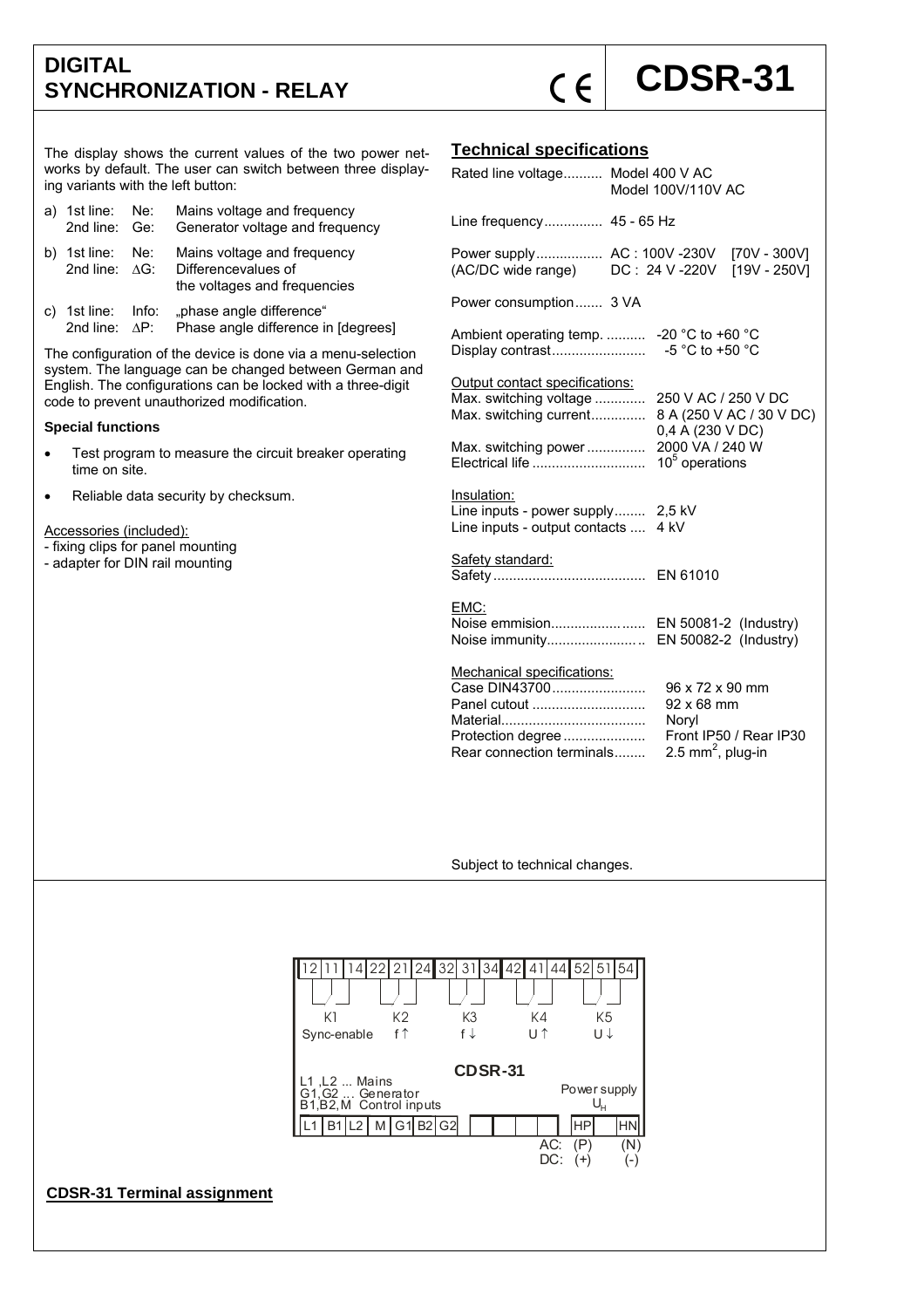# **DIGITAL**  DIGITAL SYNCHRONIZATION - RELAY  $\zeta \in |$  **CDSR-31**

### **Settings and setting range:**

| Value                                                                                                                                       | Setting range  | Resolution                                               |                  |
|---------------------------------------------------------------------------------------------------------------------------------------------|----------------|----------------------------------------------------------|------------------|
| Max. voltage difference<br>Synchronization range:                                                                                           | dU max. Diff   | 0 - 20 %Un                                               | 1 V              |
| Max. negative frequency difference<br>Synchronization range:                                                                                | -df max. Diff  | $0.0 - 0.5$ Hz                                           | $0.01$ Hz        |
| Max. positive frequency difference<br>Synchronization range:                                                                                | +df max. Diff  | $0,0 - 0,5$ Hz                                           | $0.01$ Hz        |
| Max. phase difference<br>Synchronization range:                                                                                             | Phase-Diff     | $1-25^\circ$                                             | $1^{\circ}$      |
| Synchronization range:<br>Min. voltage                                                                                                      | U<             | Un= 400 V: [280 V - 440 V]<br>Un=100/110 V: [70 V-110 V] | 1 V              |
| Synchronization range:<br>Max. voltage                                                                                                      | U>             | Un= 400 V: [360 V - 520 V]<br>Un=100/110 V: [90 V-143 V] | 1 <sub>V</sub>   |
| Synchronization range:<br>Min. frequency                                                                                                    | f<             | 45 - 65 Hz                                               | 0,01 Hz          |
| Synchronization range:<br>Max. frequency                                                                                                    | f              | 45 - 65 Hz                                               | 0,01 Hz          |
| Synchronization at 1st or 2nd phase-zero-crossing                                                                                           | PZP-Number     | 1/2                                                      |                  |
| Control range tolerance (control signal): for voltage difference                                                                            | dU tolerance   | $0 - 20%$ Un                                             | 1 <sub>V</sub>   |
| Control range tolerance (control signal): for frequency difference                                                                          | df tolerance   | $0.0 - 0.5$ Hz                                           | 0,01 Hz          |
| Synchronous release signal to K1:                                                                                                           | static / pulse | 0/1                                                      |                  |
| Synchronous release signal pulse duration to K1:                                                                                            | pulse-time     | 60 - 2000 ms                                             | 10 <sub>ms</sub> |
| Control signal on K2 and K3 (f $\uparrow$ and f $\downarrow$ ):                                                                             | static / pulse | 0/1                                                      |                  |
| Control signal on K2 and K3 (f $\uparrow$ and f $\downarrow$ ):                                                                             | pulse-time     | $0.1 - 10 s$                                             | 0.1 s            |
| Control signal on K2 and K3 (f $\uparrow$ and f $\downarrow$ ):                                                                             | dead-time      | $0 - 60 s$                                               | 1 <sub>s</sub>   |
| Control signal on K4 and K5 (U <sup><math>\uparrow</math></sup> and U $\downarrow$ ):                                                       | static / pulse | 0/1                                                      |                  |
| Control signal on K4 and K5 (U↑ and U↓):                                                                                                    | pulse-time     | $0,1 - 10s$                                              | 0.1 s            |
| Control signal on K4 and K5 (U↑ and U↓):                                                                                                    | dead-time      | $0 - 60 s$                                               | 1 <sub>s</sub>   |
| OFF (=0), G->N (=1), N->G (=2), G<->N (=3)<br><b>Blackstart Mode:</b>                                                                       | 0, 1, 2        | $\overline{a}$                                           |                  |
| Blackstart-range:<br>min. voltage                                                                                                           | U<             | Un= 400 V: [280 V - 440 V]<br>Un=100/110 V: [70 V-110 V] | 1 <sub>V</sub>   |
| Blackstart-range:<br>max. voltage                                                                                                           | U>             | Un= 400 V: [360 V - 520 V]<br>Un=100/110 V: [90 V-143 V] | 1 <sub>V</sub>   |
| Blackstart-range:<br>min. frequency                                                                                                         | f<             | 45 - 65 Hz                                               | $0.01$ Hz        |
| Blackstart-range:<br>max. frequency                                                                                                         | f>             | 45 - 65 Hz                                               | $0.01$ Hz        |
| Blackstart:<br>Sync-enable delay                                                                                                            |                | $0 - 10s$                                                | 1 <sub>s</sub>   |
| Derivative time (closing time of the circuit breaker)                                                                                       |                | $0 - 500$ ms                                             | 10 <sub>ms</sub> |
| Dead bus max. voltage                                                                                                                       | 0 - 30 % Un    | 1 <sub>V</sub>                                           |                  |
| Retrigger logic (after one sync-enable on K1, a further resynchronization is enabled<br>manually through control input B1 or automatically) | 0/1            |                                                          |                  |
| Combination lock (access code for settings changes)                                                                                         | $000 - 999$    |                                                          |                  |
| Language settings German / English for displayed text                                                                                       | 0/1            | $\overline{\phantom{a}}$                                 |                  |



EMC- wiring note:

Wire length for terminals "B1" ,"B2" and "M" max. 3m.

## **CDSR-31 Wiring diagram**